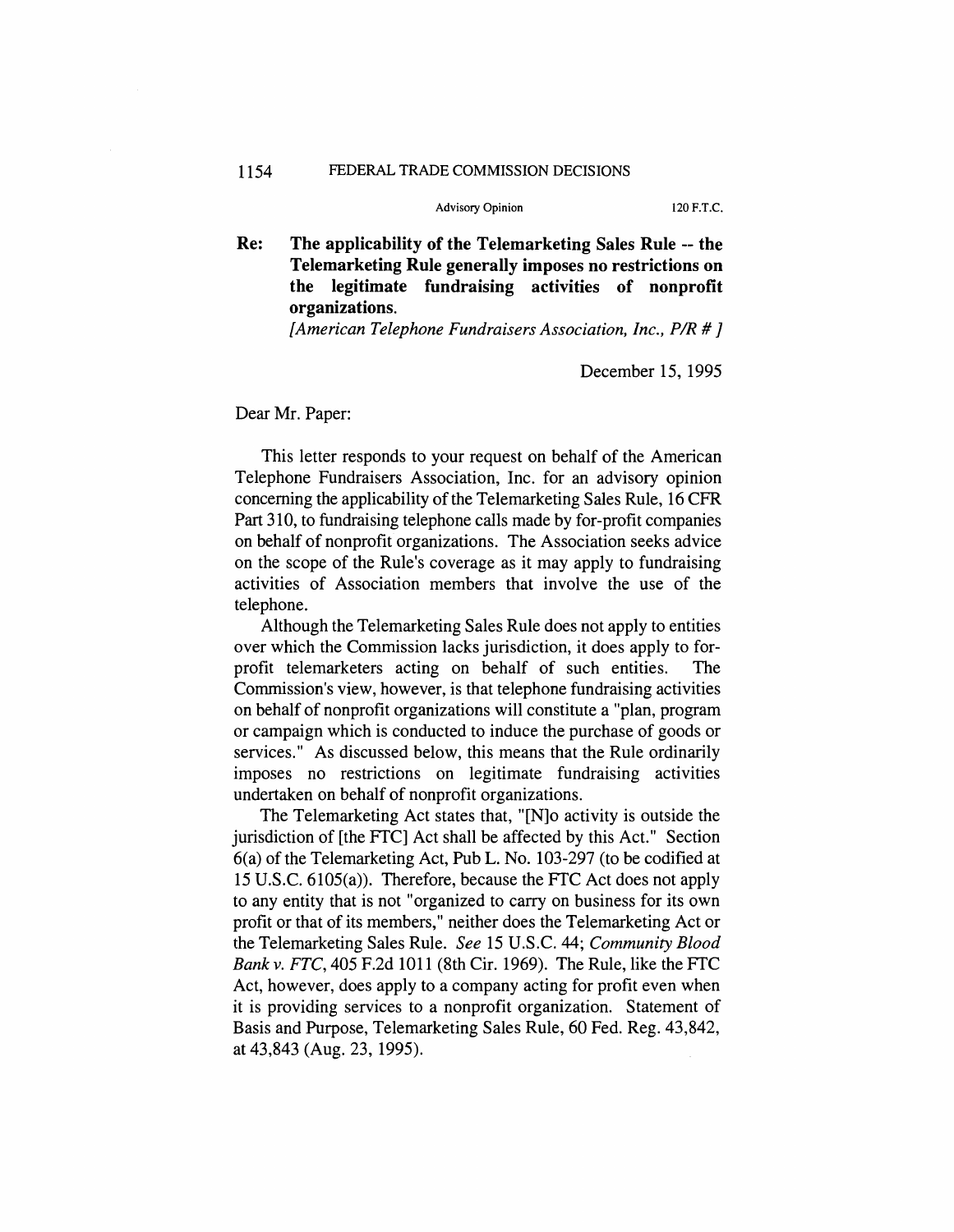## **1154 Advisory Opinion**

The Rule's applicability to fundraising telephone calls made by for-profit companies depends on whether such calls fall within the definition of "telemarketing." The Rule defines telemarketing as a "plan, program or campaign which is conducted to induce the purchase of goods or services." 16 CFR 310.2(u). This language is identical to the pertinent section of the Telemarketing Act. Section 7(4) (to be codified at 15 U.S.C. 6106(4)). Thus, the critical question in determining coverage under the Rule is whether a call is conducted to induce a "purchase of goods of services."

The Commission's understanding is that telephone fundraising on behalf of nonprofit organizations is not, in fact, typically undertaken as part of a "plan, program or campaign ... conducted to induce the purchase of goods or services" (emphasis added). This is true despite the fact that fundraising campaigns often involve the incidental provision of goods or services, such as premiums, memberships, or other incentives for donations.<sup>1</sup> Legitimate fundraising activity is conducted primarily to elicit donations and not to induce purchases. Even when donors receive gifts, premiums, memberships or other incentives, representatives of the non-profit sector have advised the Commission that legitimate charities generally do not conduct telephone solicitations in which the stated or actual value of goods or services offered exceeds the amount of a donor's payment. The Commission's enforcement experience suggests that fraudulent telemarketers, in contrast, obtain money from consumers by promising goods or services with inflated values as consideration for smaller "donations."

Thus, the Commission concludes that only if goods or services offered in a covered telemarketing telephone call as an inducement for the consumer's payment have an actual or claimed value equal to or greater than the amount of the donor's payment, is such a call conducted for the purpose of inducing a purchase. Consequently, only calls of that nature would fall within the definition of "telemarketing" and be subject to the applicable requirements of the Telemarketing Sales Rule. The Commission's construction of the term "telemarketing," as defined in the Act and the Rule, is fully consistent with the legislative purpose of the Telemarketing Act. The

Section  $170(f)(8)$  of the Internal Revenue Code provides that contributions of more than \$250 are eligible charitable deductions for the donor only where the donee organization has provided a description and good faith estimate of the value of any goods or services provided as consideration, in whole or in part, for the donation. 26 U.S.C. 170(f)(8). In addition, a taxpayer may claim a deduction only for the difference between a payment to a charitable organization and the market value of any benefit received in return. 3 Fed. Tax Serv. (CCH) A:17-41[4] (1995).